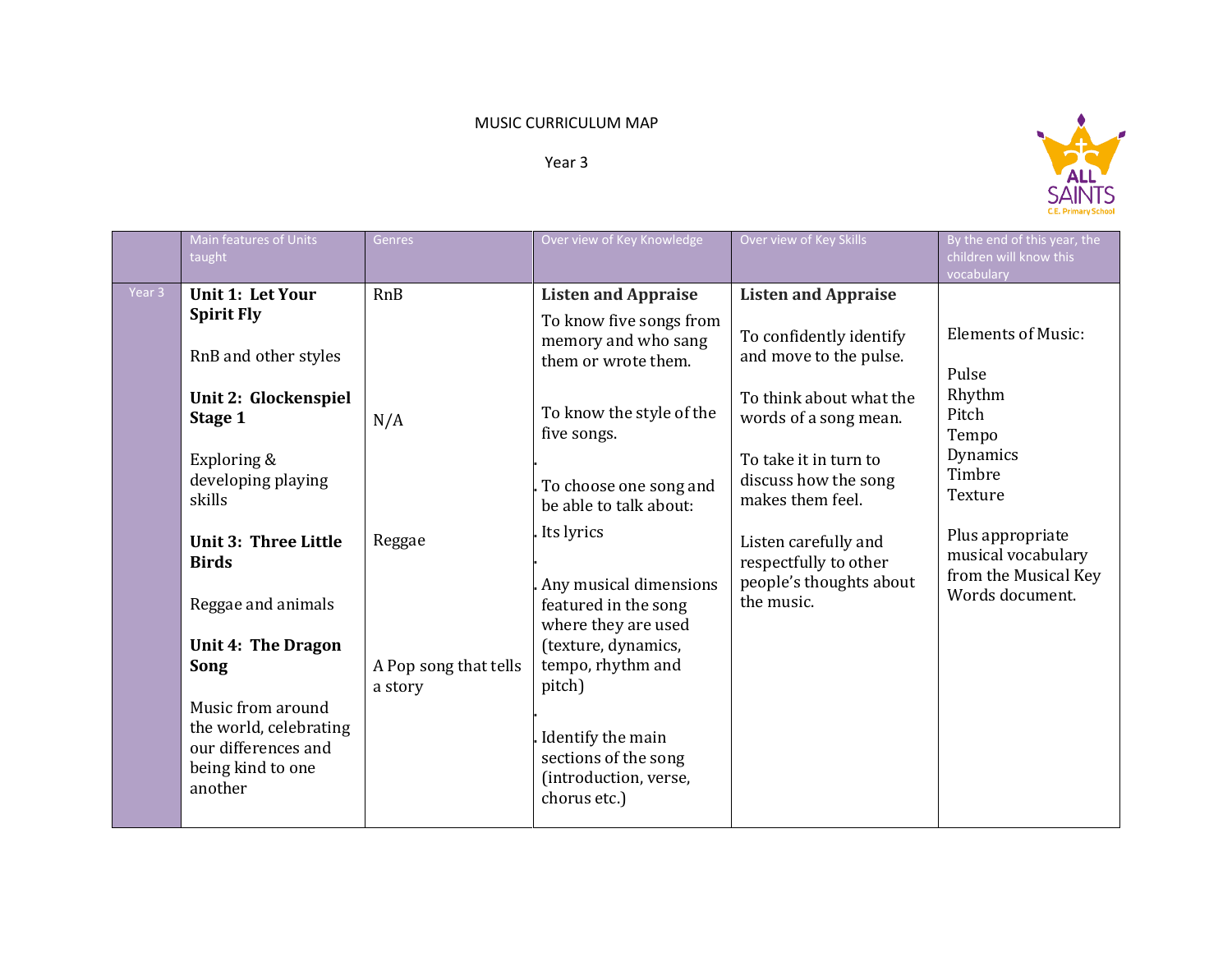|                            |           | Name some of the           |                            |  |
|----------------------------|-----------|----------------------------|----------------------------|--|
| Unit 5: Bringing Us        | Disco     | instruments they heard     |                            |  |
| <b>Together</b>            |           | in the song                |                            |  |
|                            |           |                            | <b>Singing</b>             |  |
| Disco, friendship,         |           | <b>Singing</b>             |                            |  |
| hope and unity             |           |                            | To sing in unison and in   |  |
|                            |           | To know and be able to     | simple two-parts.          |  |
| Unit 6 Reflect,            | Classical | talk about:                |                            |  |
| <b>Rewind &amp; Replay</b> |           |                            | To demonstrate a good      |  |
|                            |           | Singing in a group can     | singing posture.           |  |
| The history of music,      |           | be called a choir          |                            |  |
| look back and              |           | Leader or conductor: A     | To follow a leader when    |  |
| consolidate your           |           | person who the choir or    | singing.                   |  |
| learning, learn some       |           | group follow               |                            |  |
| of the language of         |           | Songs can make you feel    | To enjoy exploring         |  |
| music.                     |           | different things e.g.      | singing solo.              |  |
|                            |           | happy, energetic or sad    |                            |  |
|                            |           | Singing as part of an      | To sing with awareness of  |  |
|                            |           | ensemble or large group    | being 'in tune'.           |  |
|                            |           | is fun, but that you must  |                            |  |
|                            |           | listen to each other       | To have an awareness of    |  |
|                            |           |                            | the pulse internally when  |  |
|                            |           | To know why you must       | singing.                   |  |
|                            |           | warm up your voice         |                            |  |
|                            |           |                            |                            |  |
|                            |           |                            |                            |  |
|                            |           |                            | <b>Playing Instruments</b> |  |
|                            |           | <b>Playing Instruments</b> |                            |  |
|                            |           |                            | To treat instruments       |  |
|                            |           | To know and be able to     | carefully and with         |  |
|                            |           | talk about:                | respect.                   |  |
|                            |           |                            |                            |  |
|                            |           | The instruments used in    | Play any one, or all of    |  |
|                            |           | class (a glockenspiel, a   | four, differentiated parts |  |
|                            |           | recorder)                  | on a tuned instrument - a  |  |
|                            |           |                            | one-note, simple or        |  |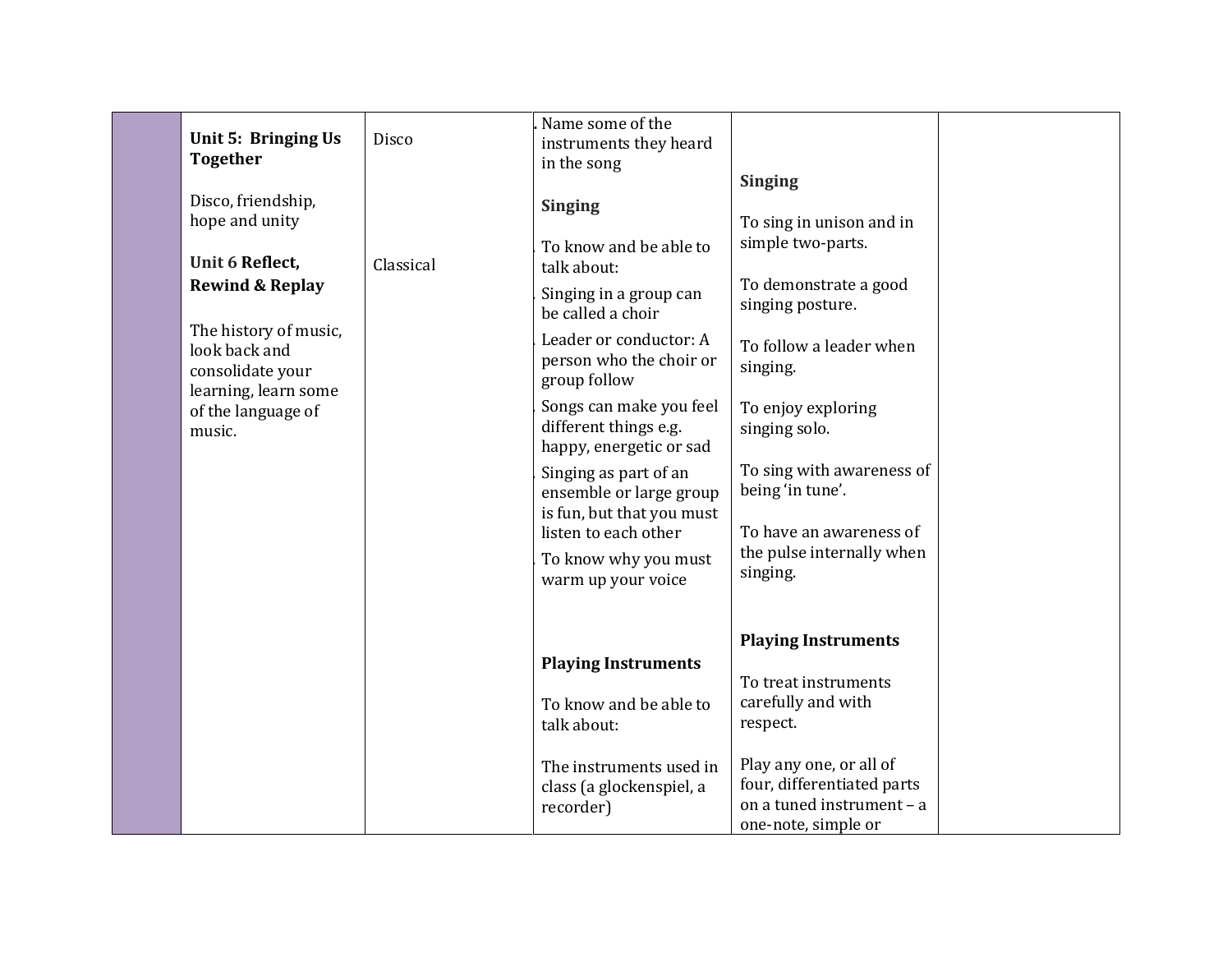|  |                                                                                                                                                                                                                    | medium part or the<br>melody of the song) from<br>memory or using<br>notation.<br>To rehearse and perform<br>their part within the<br>context of the Unit song.<br>To listen to and follow<br>musical instructions from<br>a leader. |  |
|--|--------------------------------------------------------------------------------------------------------------------------------------------------------------------------------------------------------------------|--------------------------------------------------------------------------------------------------------------------------------------------------------------------------------------------------------------------------------------|--|
|  | Improvisation                                                                                                                                                                                                      | Improvisation                                                                                                                                                                                                                        |  |
|  | To know and be able to<br>talk about<br>improvisation:                                                                                                                                                             | Copy Back - Listen and<br>clap back, sing back or<br>play back                                                                                                                                                                       |  |
|  | Improvisation is making<br>up your own tunes on<br>the spot<br>When someone<br>improvises, they make<br>up their own tune that<br>has never been heard<br>before. It is not written<br>down and belongs to<br>them | Play and Improvise -<br>Using instruments, listen<br>and play your own<br>answer using a<br>prescribed number of<br>notes.<br>Improvise! - Take it in<br>turns to improvise using<br>a prescribed number of<br>notes                 |  |
|  | To know that using one<br>or two notes confidently<br>is better than using five                                                                                                                                    |                                                                                                                                                                                                                                      |  |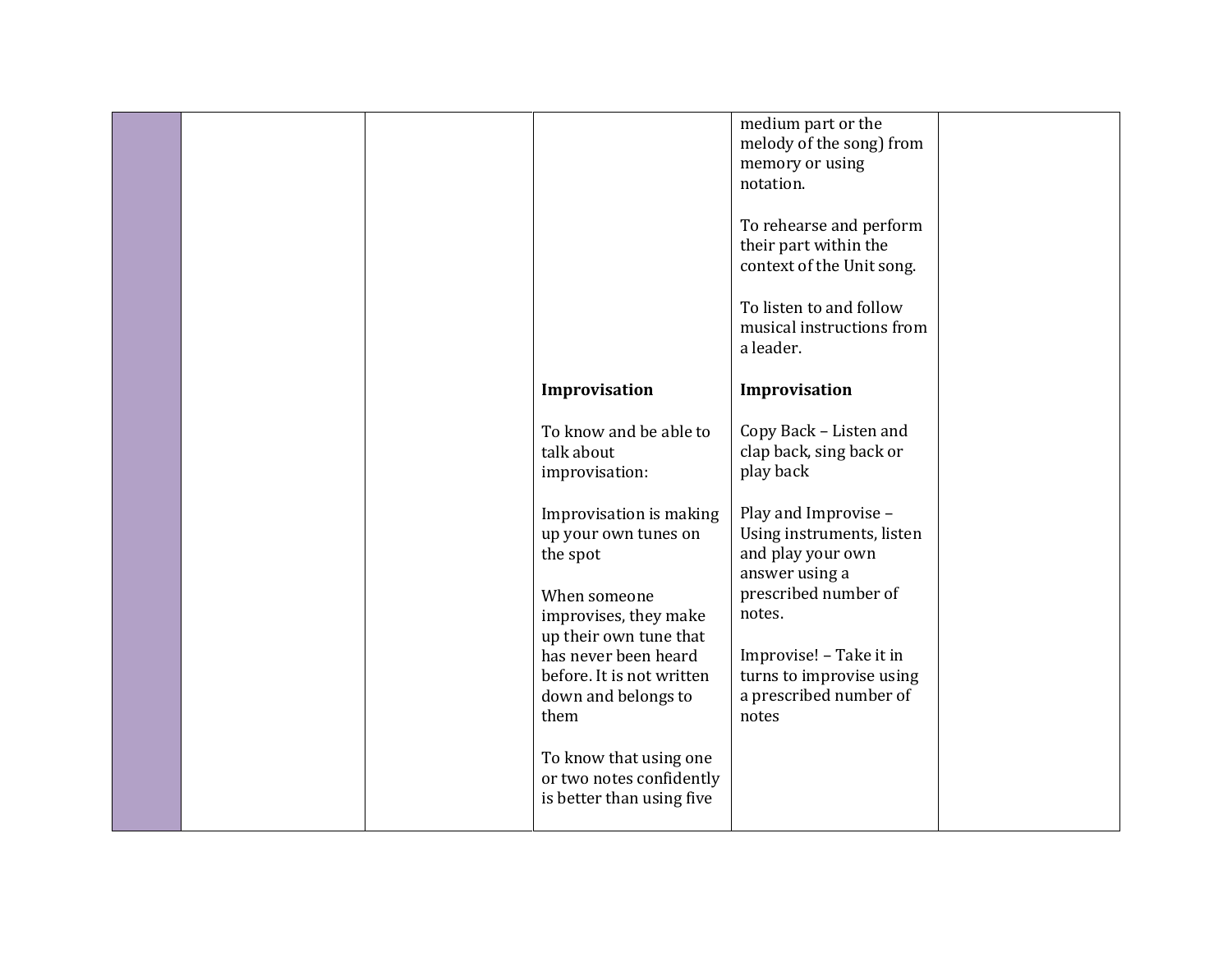|  | To know that if you<br>improvise using the<br>notes you are given, you<br>cannot make a mistake<br>Composition<br>To know and be able to<br>talk about:<br>A composition: music<br>that is created by you<br>and kept in some way.<br>It's like writing a story.<br>It can be played or<br>performed again to your<br>friends.<br>Different ways of<br>recording compositions<br>(letter names, symbols,<br>audio etc.) | Composition<br>Help create at least one<br>simple melody using one,<br>three or five different<br>notes.<br>Plan and create a section<br>of music that can be<br>performed within the<br>context of the unit song.<br>Talk about how it was<br>created.<br>Listen to and reflect upon<br>the developing<br>composition and make<br>musical decisions about<br>pulse, rhythm, pitch,<br>dynamics and tempo.<br>Record the composition<br>in any way appropriate<br>that recognises the<br>connection between<br>sound and symbol (e.g. |  |
|--|-------------------------------------------------------------------------------------------------------------------------------------------------------------------------------------------------------------------------------------------------------------------------------------------------------------------------------------------------------------------------------------------------------------------------|---------------------------------------------------------------------------------------------------------------------------------------------------------------------------------------------------------------------------------------------------------------------------------------------------------------------------------------------------------------------------------------------------------------------------------------------------------------------------------------------------------------------------------------|--|
|  |                                                                                                                                                                                                                                                                                                                                                                                                                         |                                                                                                                                                                                                                                                                                                                                                                                                                                                                                                                                       |  |